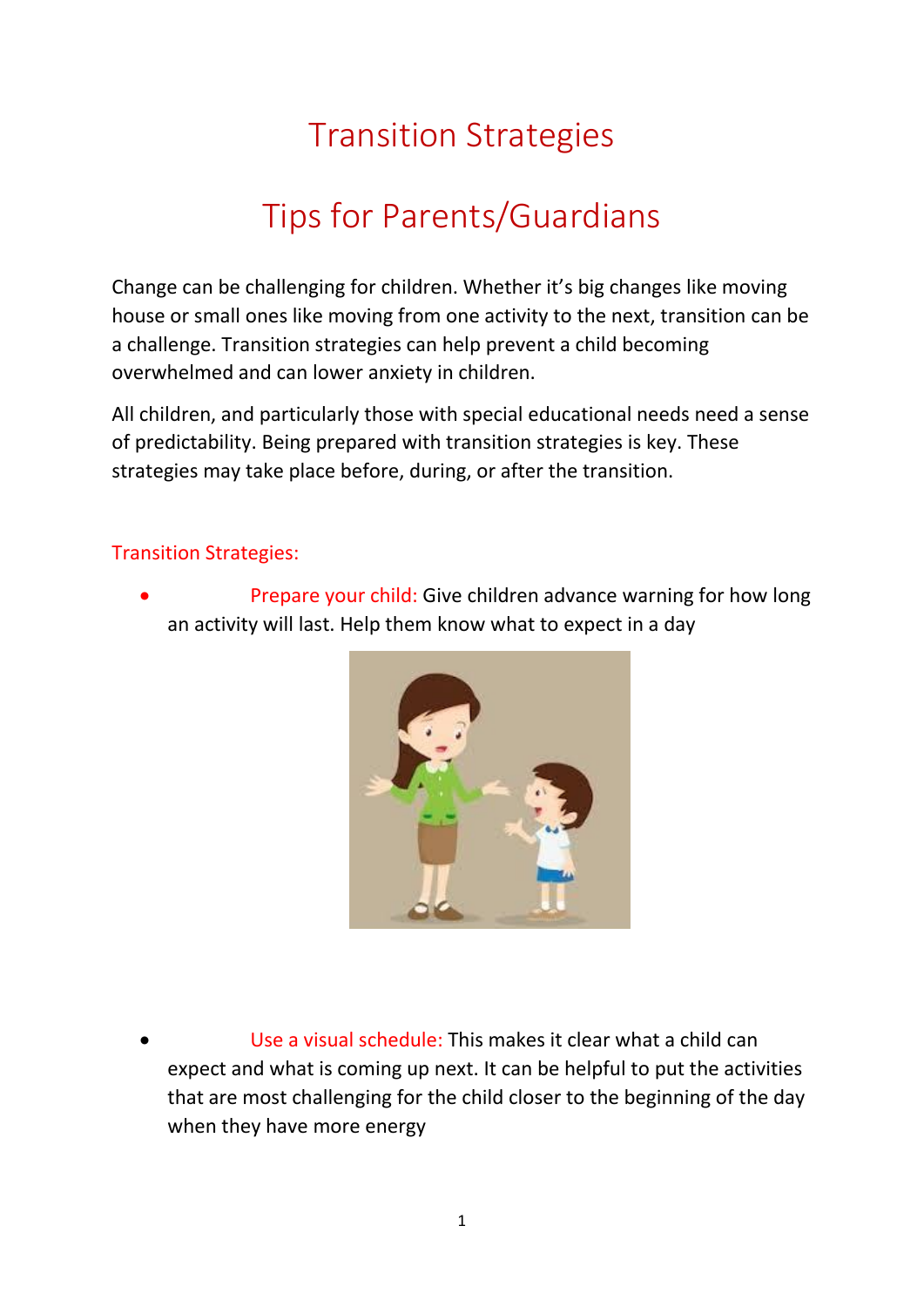



 Use a visual timer/visual countdown system: This will help your child to remain focused



 Offer sensory breaks: Sensory activities make great transition bridges. The sensory activities will depend on your child's preference



 Use a transition object: Some children benefit from having their special blanket, doll, or stuffed animal with them as it can smooth transitions. This is especially true in the case of a child transitioning from one location to another such as from home to school or from home to preschool. Bringing a small photo album or laminated picture of your family can also be helpful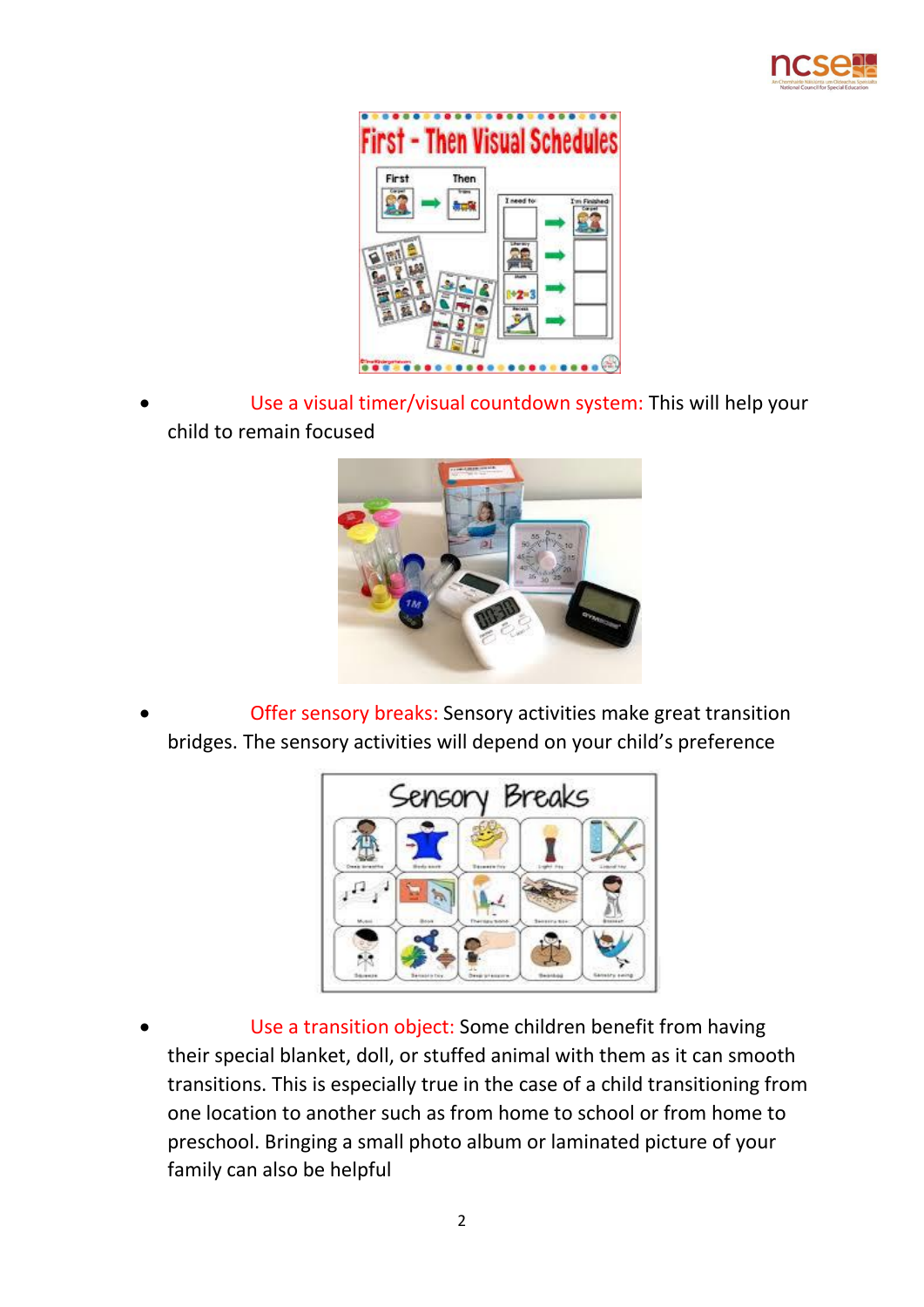

 Teach transition songs: Transition songs are a great way to help children move from one activity to the next. Children love music. These songs help children pay attention and can help them mentally prepare for the next activity or time of the day. You can make up your own to the tune of any familiar tune



 Choose transition activities: These would be things that could be done in between two major activities, e.g. skipping over to the car or counting to ten before moving on to the next activity